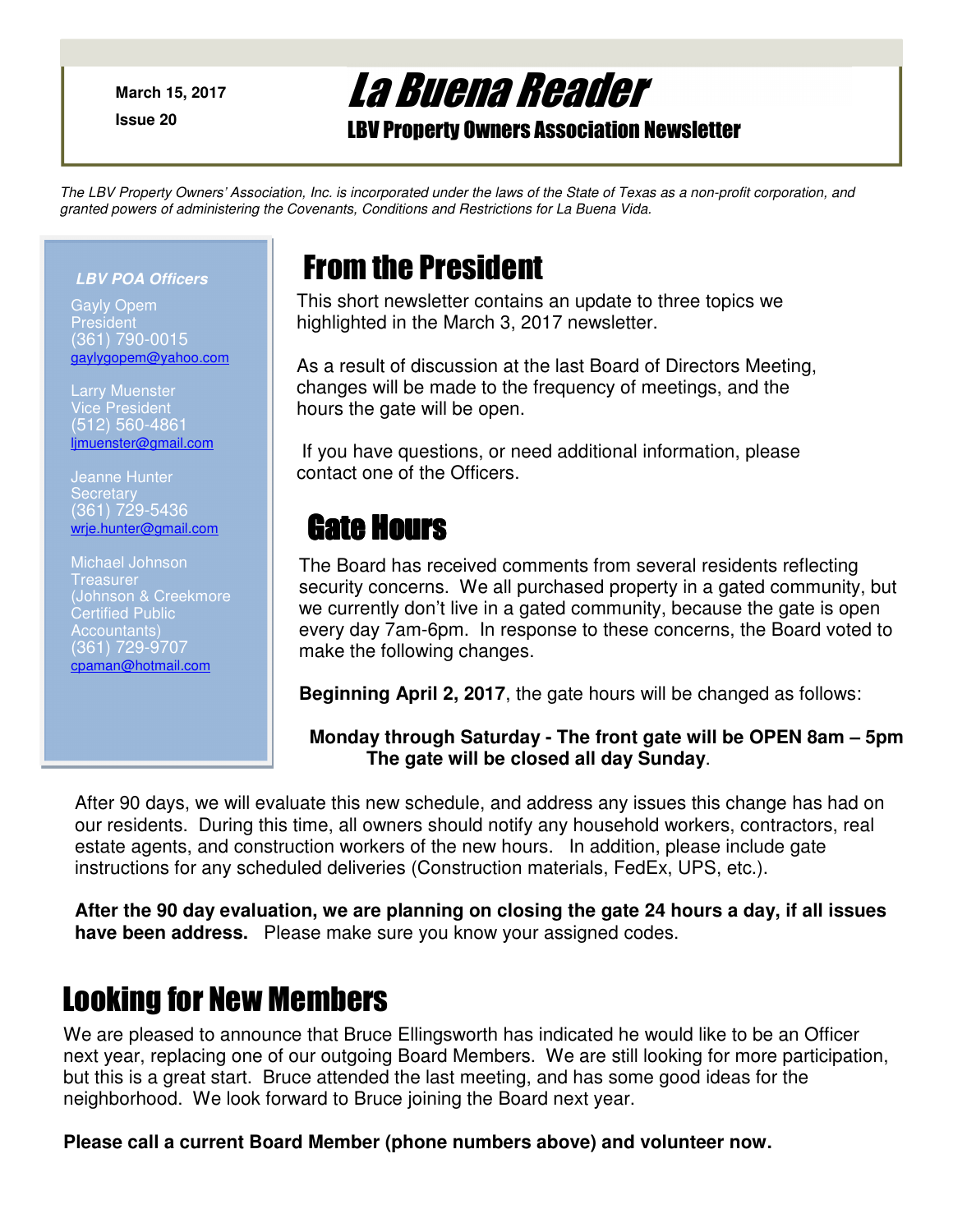### Board of Directors Meetings

The Association Board has been meeting monthly, on **the second WEDNESDAY** of each month, but voted to reduce the number of meetings for the remainder of 2017.

The Board will meet on the following dates in 2017:

 April 12 June 14 August 9 September 13 October 11

The 2017 Annual Meeting will be scheduled for November. The date and location of this meeting will be announced later, but will probably be scheduled for November  $4^{\text{th}}$  or November 11<sup>th</sup>.

The Board of Directors Meeting agenda and schedule will be posted on the website, and a meeting sign is posted at the front gate a few days before a meeting. If you have a topic you wish for the Board to discuss, please call a Board Member and have this item placed on the agenda.

All meetings are open to property owners of La Buena Vida, with the exception of executive sessions. The meetings are held at 21 La Buena Vida Drive (Gayly's home) and start at 5:00 pm. Please come and attend if you are in the area.

Website www.lbvpoa.com.